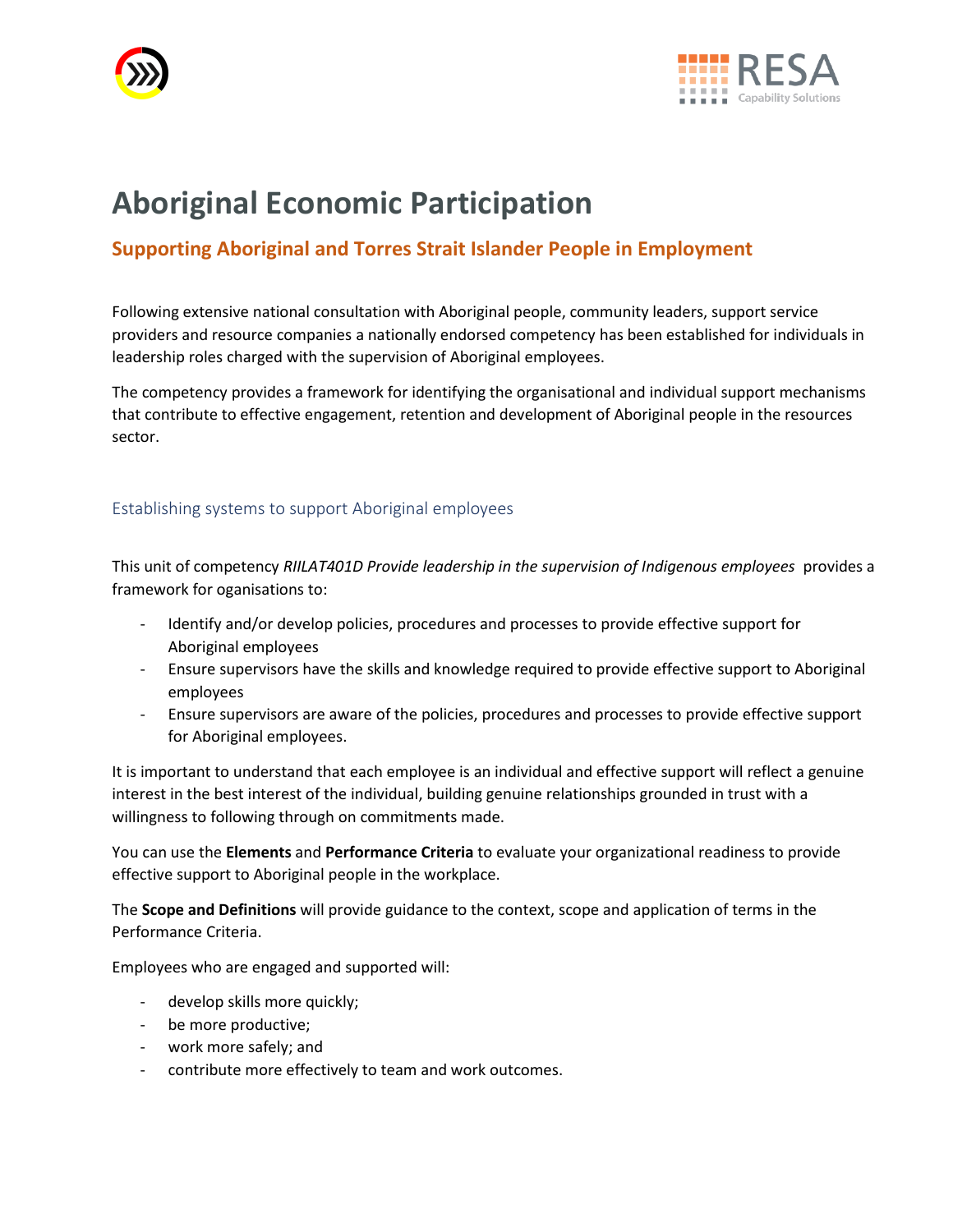

## RIILAT401D Provide leadership in the supervision of Indigenous employees

### **Application**

This unit describes a participant's skills and knowledge required for providing leadership in the supervision of Indigenous employees.

|  | <b>Elements and Performance Criteria</b> |  |
|--|------------------------------------------|--|
|--|------------------------------------------|--|

| <b>Element</b>   | <b>Performance Criteria</b>                                                                                                                                      | How we support this capability and action |
|------------------|------------------------------------------------------------------------------------------------------------------------------------------------------------------|-------------------------------------------|
| 1 Identify the   | 1.1 Determine the scope and boundaries of the supervisory                                                                                                        |                                           |
| support          | role in line with organisation policies, procedures and                                                                                                          |                                           |
| requirements for | objectives in the employment and supervision of                                                                                                                  |                                           |
| Indigenous       | Indigenous employees                                                                                                                                             |                                           |
| employees        | 1.2 Identify the strengths and support requirements of<br>Indigenous employees                                                                                   |                                           |
|                  | 1.3 Establish realistic expectations and conditions with<br>stakeholders through negotiation                                                                     |                                           |
|                  | 1.4 Discuss the benefits of mentoring with stakeholders and<br>establish agreement on <i>relationships and conditions</i>                                        |                                           |
|                  | 1.5 Identify and explore cultural factors, obligations and<br>potential conflict using <i>appropriate networks</i> to<br>effectively support and lead work group |                                           |
|                  | 1.6 Apply a framework for <i>performance expectations</i><br>consistent with the organisation's objectives, values and<br>practices                              |                                           |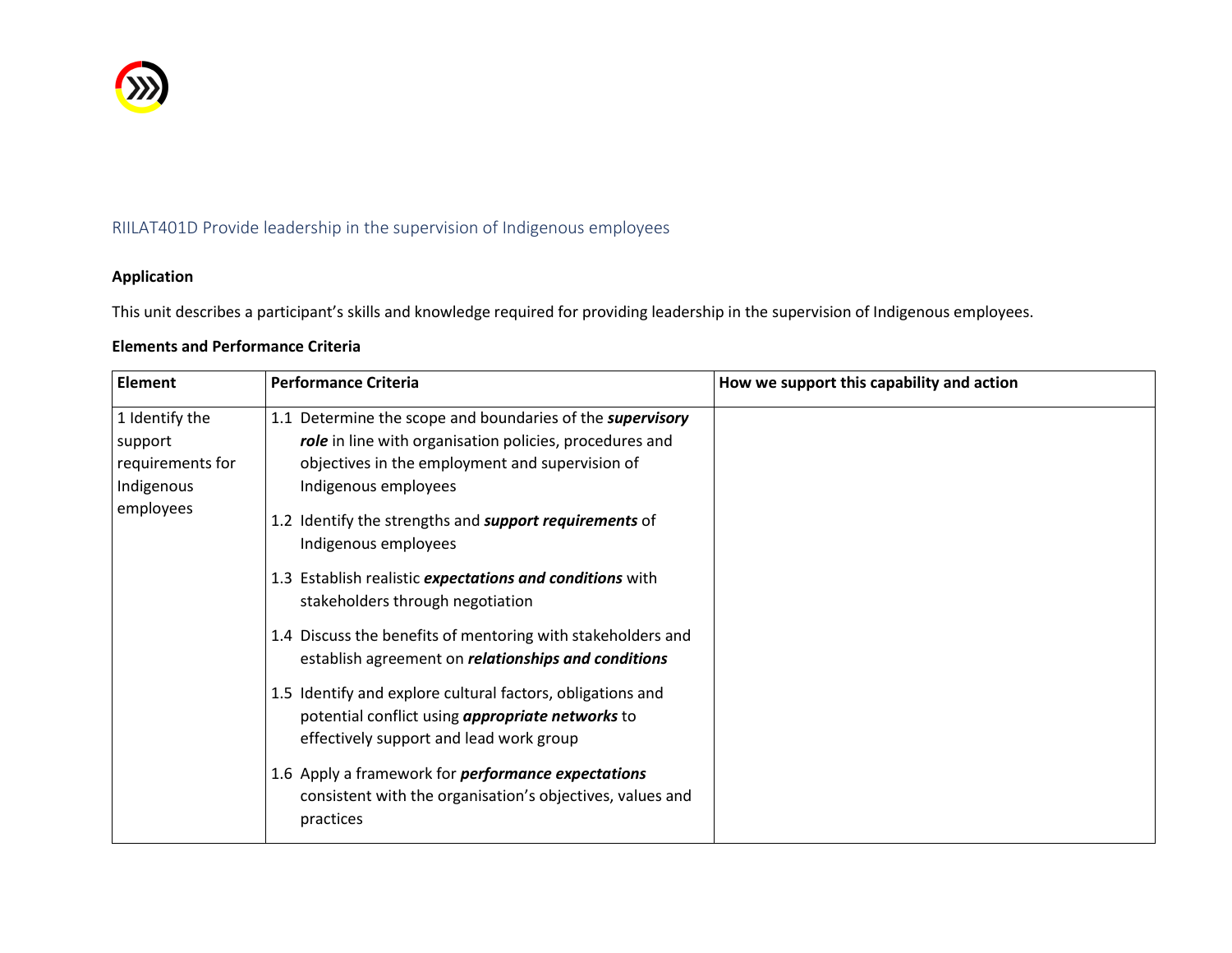

| 2 Facilitate support             | 2.1 Use a range of strategies to support, report on and                                                                                            |  |
|----------------------------------|----------------------------------------------------------------------------------------------------------------------------------------------------|--|
| for Indigenous                   | promote the development of Indigenous team members                                                                                                 |  |
| employees                        | in the work role and environment                                                                                                                   |  |
|                                  | 2.2 Develop work practices that acknowledge diversity and<br>encourage team members to develop empathy, respect,<br>and collaboration              |  |
|                                  | 2.3 Provide encouragement and advice to support decision<br>making which is consistent with personal and workplace<br>goals and career development |  |
|                                  | 2.4 Use appropriate networks to provide assistance to team<br>members                                                                              |  |
|                                  | 2.5 Provide information, guidance and constructive feedback<br>incorporating reflective practice to enhance engagement<br>in the workplace         |  |
|                                  | 2.6 Address cultural differences, and personal and workplace<br>barriers consistent with maintaining positive support and<br>relationships         |  |
| and team                         | 3 Monitor individual 3.1 Provide planning guidance and support in a form and style<br>to suit team member and workplace requirements               |  |
| performance and<br>relationships | 3.2 Provide regular and consistent feedback on progress<br>towards achieving agreed expectations and personal and<br>workplace goals               |  |
|                                  | 3.3 Recognise and negotiate changes in behaviour,<br>expectations and outcomes with appropriate stakeholders                                       |  |
|                                  | 3.4 Recognise potential and experienced tension and conflict<br>and seek advice and support to provide resolutions                                 |  |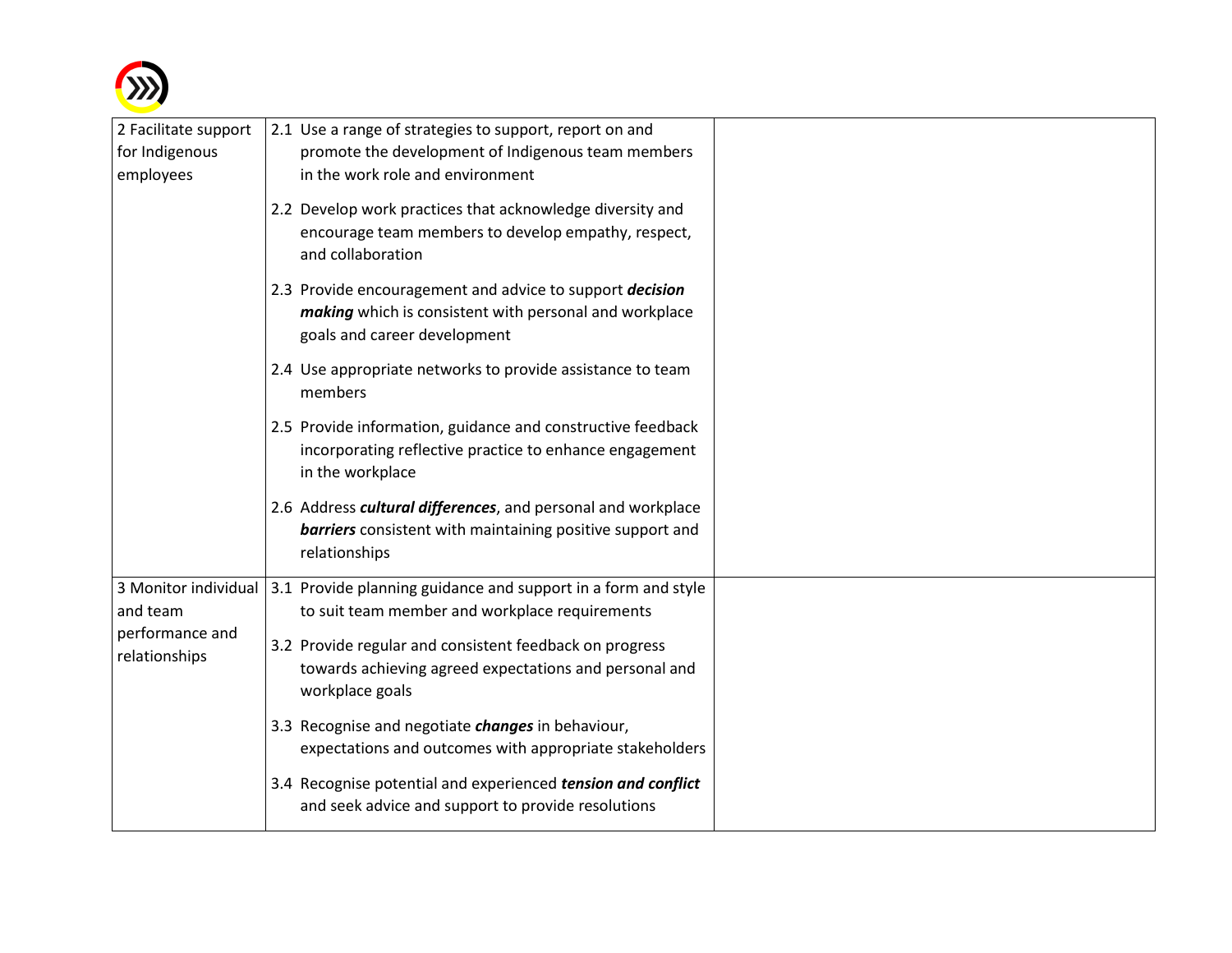

|                                                                                                     | 3.5 Consult with team, other supervisors, mentors, and<br>management to ensure corporate, workplace, team and<br>individual goals are achieved                                                                                                                                                                                                                                                                                                               |  |
|-----------------------------------------------------------------------------------------------------|--------------------------------------------------------------------------------------------------------------------------------------------------------------------------------------------------------------------------------------------------------------------------------------------------------------------------------------------------------------------------------------------------------------------------------------------------------------|--|
| 4 Provide advice on<br>the effectiveness of<br>support strategies<br>for Indigenous team<br>members | 4.1 Identify and analyse the benefits of culturally effective<br>leadership in relation to work practices, objectives and<br>workplace outcomes<br>4.2 Identify and recommend strategies to achieve individual<br>and organisational objectives<br>4.3 Identify and report on the benefits and barriers in policies<br>and practices for supporting Indigenous employees and<br>make recommendations for improving individual and<br>organisational outcomes |  |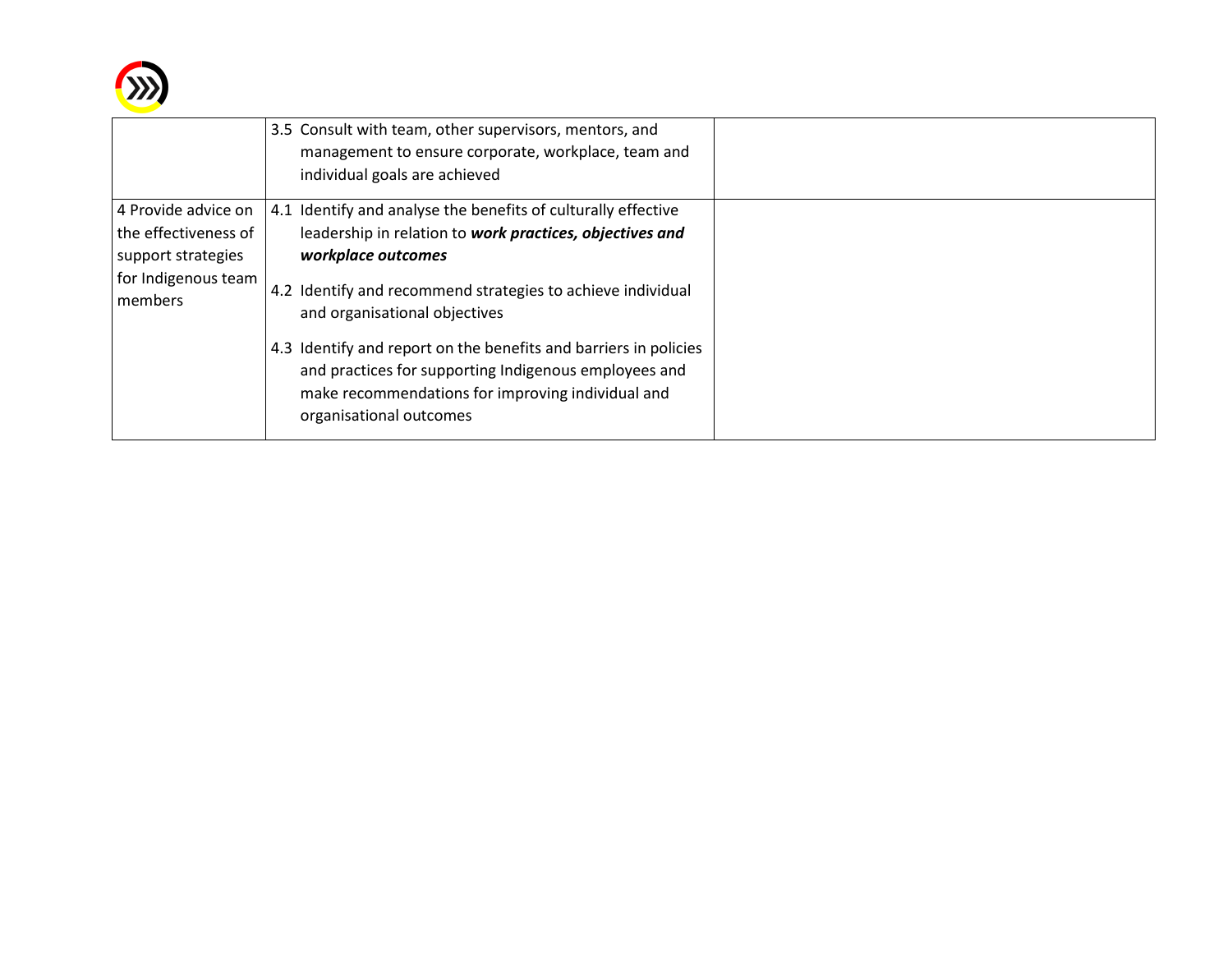

#### **Definitions of Scope and Terms**

| cultural leadership<br>include:<br>positive role modelling                                  |
|---------------------------------------------------------------------------------------------|
|                                                                                             |
|                                                                                             |
| mentoring                                                                                   |
| training                                                                                    |
| assessment                                                                                  |
| performance management                                                                      |
| offering a wide range of support oriented to:                                               |
| achieving work related goals                                                                |
| individual and team development                                                             |
| guidance in personal or career growth                                                       |
| advice in adjusting to a culturally different work environment                              |
| positive reinforcement and guidance                                                         |
| positive role modelling                                                                     |
| workplace cultural support and advocacy                                                     |
| identifying and applying relevant organisational policies, procedures and ethical standards |
| developing and working with culturally diverse supporting networks                          |
| establishing open working relationships                                                     |
| identifying aspects of the work environment that may contribute to cultural conflict        |
| working with individuals to identify:                                                       |
| goals and objectives                                                                        |
| strengths                                                                                   |
| barriers to workforce participation                                                         |
| support networks                                                                            |
| providing appropriate support to achieve personal and career goals                          |
| Support may include:<br>information, strategies and resources oriented to:                  |
| successfully adjusting to a culturally different work environment                           |
| achieving skills development and work related goals                                         |
| individual and team development                                                             |
| personal or career growth                                                                   |
| positive reinforcement and guidance                                                         |
| positive role modelling                                                                     |
| workplace cultural support and advocacy                                                     |
| mentoring                                                                                   |
| referral to specialist support agencies including:                                          |
| health                                                                                      |
| drug and alcohol services                                                                   |
| language, literacy and numeracy                                                             |
| financial                                                                                   |
| accommodation                                                                               |
| family                                                                                      |
| transport<br><b>Expectations and</b><br>requirements of policies and procedures             |
| job descriptions and employment conditions                                                  |
| conditions may include:<br>workplace code of conduct                                        |
| training and competency assessment                                                          |
| agreement on the role of mentoring and role models                                          |
| • active involvement of parties in the goal setting process and the development and review  |
| of personal management plans                                                                |
| • relevant relationships with family and community                                          |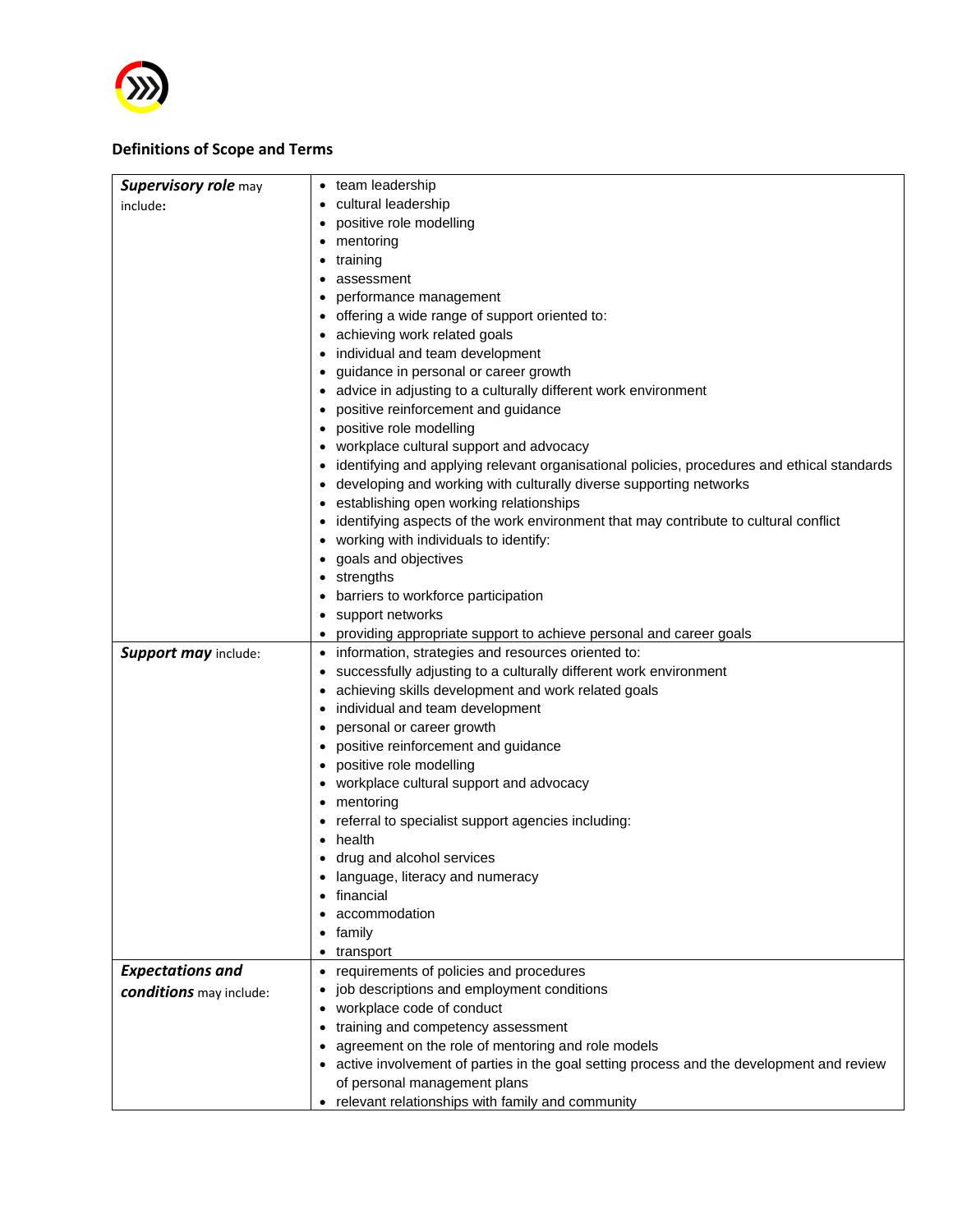

|                             | relationship with team members and management                                                  |
|-----------------------------|------------------------------------------------------------------------------------------------|
| Stakeholders may include:   | Industry experts                                                                               |
|                             | trainees                                                                                       |
|                             | management                                                                                     |
|                             | trainers                                                                                       |
|                             | community leaders and members                                                                  |
| <b>Relationships and</b>    | informal workplace development program based on support from personal relationships            |
| conditions may include:     | formal mentoring process associated with a contracted apprenticeship or traineeship,           |
|                             | involving a formal training and development plan                                               |
|                             | the role of buddies, peer support and role models                                              |
|                             | individual management plans                                                                    |
|                             | performance management and feedback                                                            |
| <b>Appropriate networks</b> | • advisors with special knowledge of cultural practices, history, relationships and obligation |
| may include:                | relevant to members of the work team including:                                                |
|                             | leaders in the relevant culture community                                                      |
|                             | team members belonging to the culture                                                          |
|                             | special culture consultants                                                                    |
|                             | human resource consultants                                                                     |
|                             | role models                                                                                    |
|                             | mentors                                                                                        |
|                             | trainers<br>$\bullet$                                                                          |
|                             | wellbeing services                                                                             |
|                             | health, drug and alcohol monitoring services                                                   |
| <b>Performance</b>          | individual management plans                                                                    |
| expectations may include:   | agreed performance standards                                                                   |
|                             | individual and team goals and targets                                                          |
|                             | skills development and competencies                                                            |
|                             | personal and team objectives and productivity                                                  |
|                             | career opportunities and development                                                           |
| <b>Decision making may</b>  | personal and family aspirations                                                                |
| include:                    | work experiences                                                                               |
|                             | further training and education                                                                 |
|                             | career development and progression                                                             |
|                             | application for promotion positions                                                            |
|                             | consensus decision making                                                                      |
|                             | financial security                                                                             |
| Cultural differences may    | the effects of the history of contact between Indigenous and European cultures and its         |
| include:                    | impact on current cross cultural issues including:                                             |
|                             | • traditional lifestyle and values                                                             |
|                             | cultural cohesiveness and divisions                                                            |
|                             | racism                                                                                         |
|                             | assumptions                                                                                    |
|                             | • stereotyping                                                                                 |
|                             | • differences specific to individuals and communities including:                               |
|                             | • work and family values                                                                       |
|                             | • ways of communicating                                                                        |
|                             | language                                                                                       |
|                             | • individual and collective responsibilities                                                   |
|                             | • taboos and prohibitions                                                                      |
|                             | death in family or community                                                                   |
|                             | personal and workplace expectations                                                            |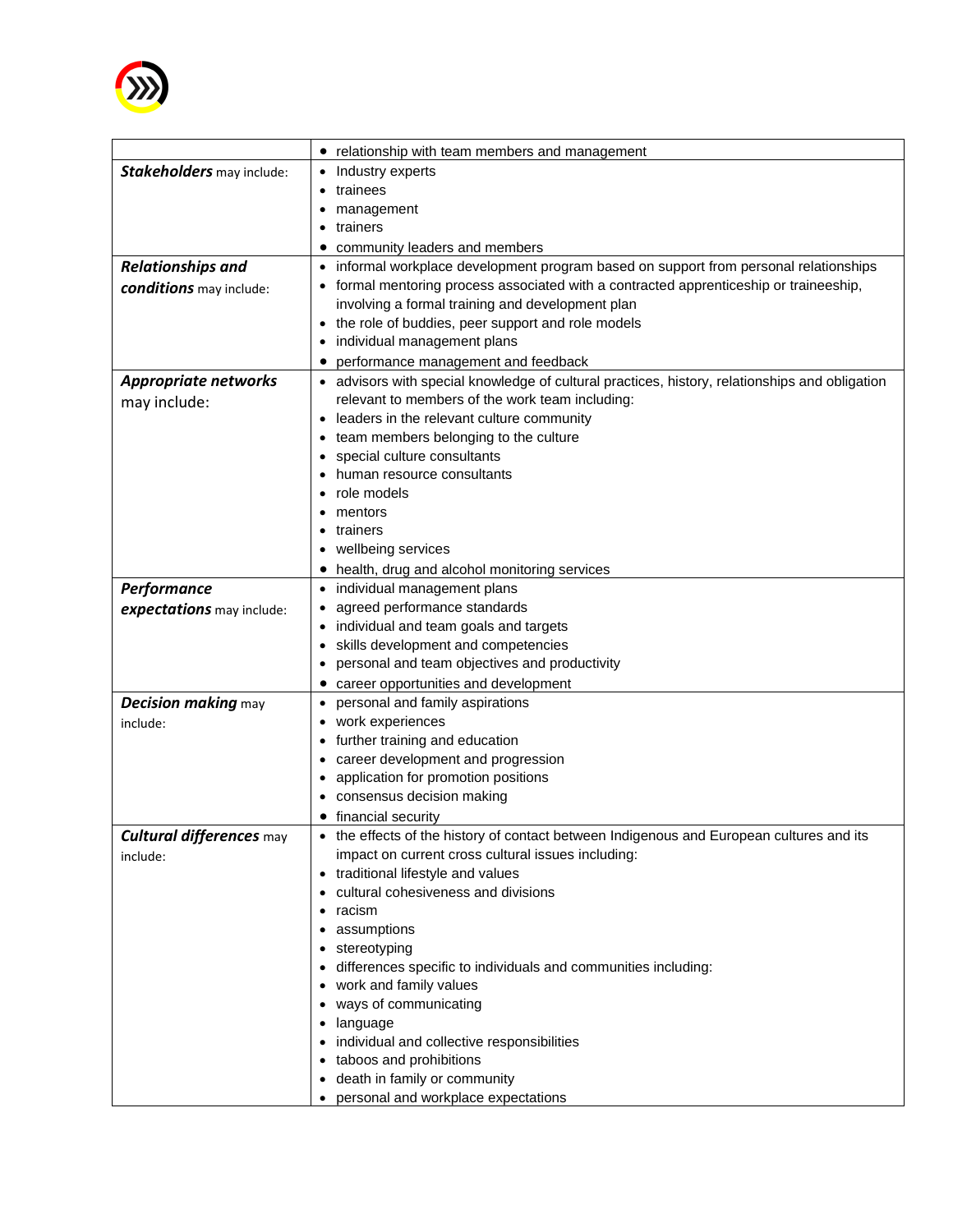

|                              | • experiences with drugs and alcohol                                    |
|------------------------------|-------------------------------------------------------------------------|
|                              | • experience with the justice system                                    |
|                              | relationships and communication between members of a culture group      |
|                              | relationships and status in the community and the workplace             |
|                              | family history, connections and responsibilities                        |
|                              | cultural knowledge and influence                                        |
|                              | cultural politics                                                       |
|                              | tribal justice                                                          |
|                              | ceremonies                                                              |
|                              |                                                                         |
|                              | sorry business                                                          |
| <b>Barriers</b> may include: | confusion and conflict                                                  |
|                              | misunderstandings                                                       |
|                              | discrimination and stereotyping                                         |
|                              | perceived and real inconsistencies in behaviour and treatment           |
|                              | poor self esteem, social withdrawal and isolation                       |
|                              | conflict between work and family expectations and obligations           |
|                              | • avoidance relationships within kinship systems such as poison cousins |
|                              | poor literacy and numeracy                                              |
|                              | feelings of shame and inadequacy                                        |
|                              | limited exposure and experience                                         |
|                              | conflict of values                                                      |
|                              | language                                                                |
|                              | different learning and working styles                                   |
|                              | workplace culture                                                       |
| <b>Changes</b> may include:  | adjustments to individual management plan                               |
|                              | alternative duties and rosters                                          |
|                              |                                                                         |
|                              | different mentoring arrangements                                        |
|                              | different levels of support and resources                               |
|                              | implementing recommendations from advisors                              |
|                              | adjustments in response to personal and family obligations              |
|                              | work locations                                                          |
|                              | accommodation                                                           |
|                              | financial management                                                    |
|                              | new training and work experiences                                       |
| Tension and conflict may     | perception of nepotism and favouritism                                  |
| include:                     | racism                                                                  |
|                              | clash of values                                                         |
|                              | inconsistent behaviour and responses                                    |
|                              | failure of communication                                                |
|                              | conflicting expectations                                                |
|                              | false or misleading assumptions                                         |
|                              | stereotyping                                                            |
|                              | concepts of identity                                                    |
|                              | concepts of belonging and group behaviour                               |
| Work practices, objectives   | work routines and timeframes                                            |
| and workplace outcomes       | management and supervision                                              |
|                              | roles and responsibilities                                              |
| may include:                 |                                                                         |
|                              | compliance with policies and procedures                                 |
|                              | relationship with authority                                             |
|                              | work effectiveness and behaviour                                        |
|                              | levels of literacy and numeracy                                         |
|                              | communication                                                           |